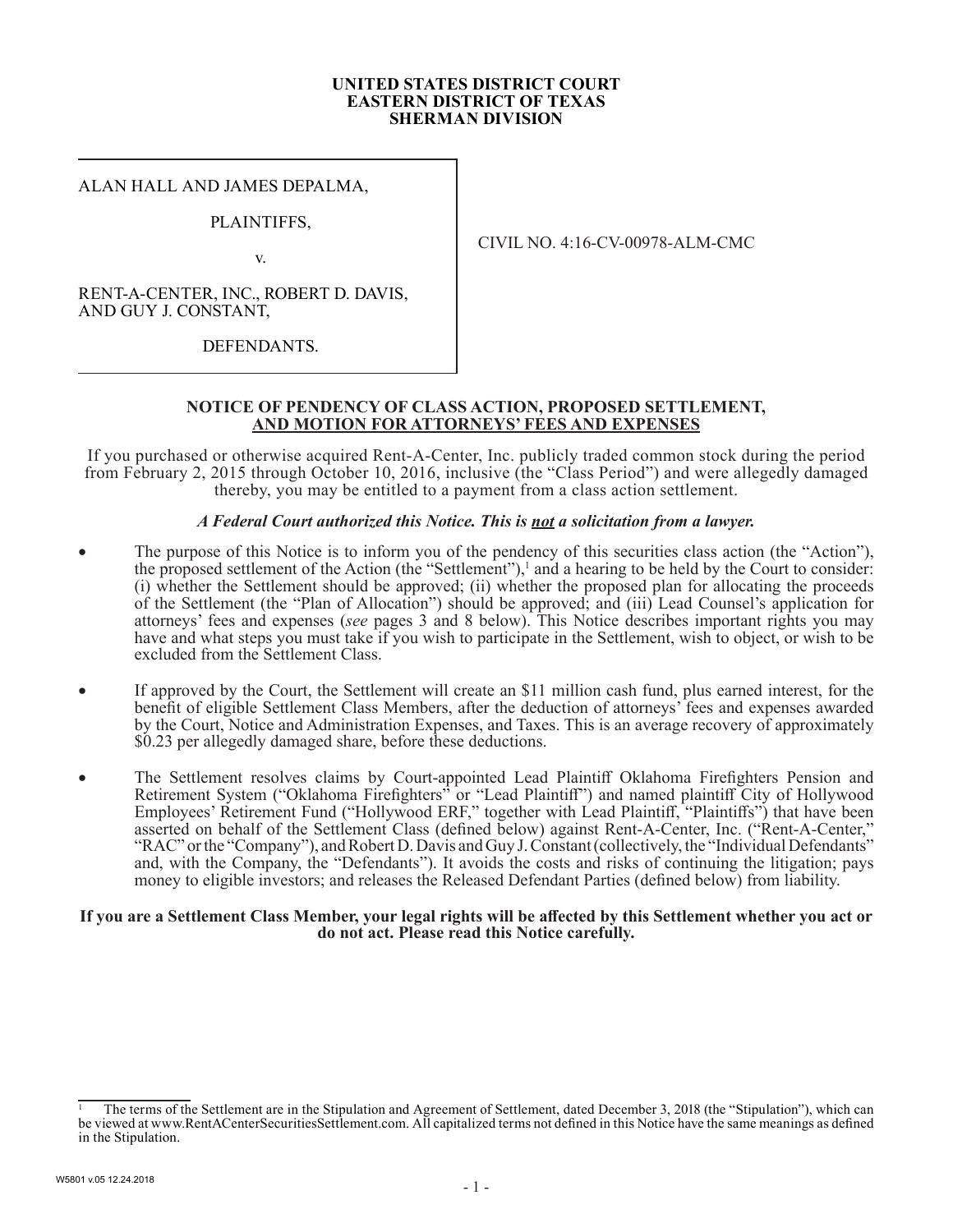| YOUR LEGAL RIGHTS AND OPTIONS IN THIS SETTLEMENT                                                                               |                                                                                                                                                                                                                                                                                            |  |  |  |  |
|--------------------------------------------------------------------------------------------------------------------------------|--------------------------------------------------------------------------------------------------------------------------------------------------------------------------------------------------------------------------------------------------------------------------------------------|--|--|--|--|
| <b>SUBMIT A CLAIM FORM BY</b><br>MAY 2, 2019                                                                                   | The only way to get a payment. See Question 8 below for details.                                                                                                                                                                                                                           |  |  |  |  |
| <b>EXCLUDE YOURSELF FROM</b><br>THE SETTLEMENT CLASS BY<br><b>APRIL 12, 2019</b>                                               | Get no payment. This is the only option that, assuming your claim is timely brought, might allow you to ever bring or be part of any other lawsuit against<br>Defendants and/or the other Released Defendant Parties concerning the Released<br>Claims. See Question 11 below for details. |  |  |  |  |
| <b>OBJECT BY APRIL 12, 2019</b>                                                                                                | Write to the Court about why you do not like the Settlement, the Plan of Allocation,<br>and/or Lead Counsel's Fee and Expense Application. If you object, you will still<br>be a member of the Settlement Class. See Question 16 below for details.                                        |  |  |  |  |
| <b>GO TO A HEARING ON</b><br><b>MAY 3, 2019 AND FILE A</b><br><b>NOTICE OF INTENTION TO</b><br><b>APPEAR BY APRIL 12, 2019</b> | Ask to speak in Court at the Settlement Hearing about the Settlement. See<br>Question 18 below for details.                                                                                                                                                                                |  |  |  |  |
| <b>DO NOTHING</b>                                                                                                              | Get no payment. Give up rights.                                                                                                                                                                                                                                                            |  |  |  |  |

- These rights and options—**and the deadlines to exercise them—**are explained in this Notice.
- The Court in charge of this case still has to decide whether to approve the Settlement. Payments will be made to all Settlement Class Members who timely submit valid Claim Forms, if the Court approves the Settlement and after any appeals are resolved. Please be patient.

## **SUMMARY OF THE NOTICE**

### **Statement of the Settlement Class's Recovery**

Subject to Court approval, Lead Plaintiff, on behalf of the Settlement Class, has agreed to settle the Action in exchange for a payment of \$11,000,000 in cash (the "Settlement Amount"), which will be deposited into an interest-bearing Escrow Account (the "Settlement Fund"). Based on Lead Plaintiff's damages expert's estimate of the number of shares of RAC common stock eligible to participate in the Settlement, and assuming that all investors eligible to participate in the Settlement do so, it is estimated that the average recovery, before deduction of any Court-approved fees and expenses, such as attorneys' fees, litigation expenses, Taxes, and Notice and Administration Expenses, would be approximately \$0.23 per allegedly damaged share.<sup>2</sup> If the Court approves Lead Counsel's Fee and Expense Application (discussed below), the average recovery would be approximately \$0.16 per allegedly damaged share. **These average recovery amounts are only estimates and Settlement Class Members may recover more or less than these estimated amounts.** A Settlement Class Member's actual recovery will depend on, for example: (i) the total number of claims submitted; (ii) the amount of the Net Settlement Fund; (iii) when the Settlement Class Member purchased or acquired RAC common stock during the Class Period; and (iv) whether and when the Settlement Class Member sold RAC common stock. *See* the Plan of Allocation beginning on page 10 for information on the calculation of your Recognized Claim.

#### **Statement of Potential Outcome of Case if the Action Continued to Be Litigated**

2. The Parties disagree about both liability and damages and do not agree about the amount of damages that would be recoverable if Lead Plaintiff were to prevail on each claim alleged. The issues on which the Parties disagree include, for example: (i) whether Defendants made any statements or omitted any facts that were materially false or misleading, or otherwise actionable under the federal securities laws; (ii) whether any such allegedly materially false or misleading statements or omissions were made with the required level of intent or recklessness; (iii) the amounts by which the prices of RAC common stock were allegedly artificially inflated, if at all, during the Class Period, and the extent to which factors such as general market, economic and industry conditions influenced the trading prices of RAC common stock; and (iv) whether class members suffered any damages.

<sup>2</sup> An allegedly damaged share might have been traded, and potentially damaged, more than once during the Class Period, and the average recovery indicated above represents the estimated average recovery for each share that allegedly incurred damages.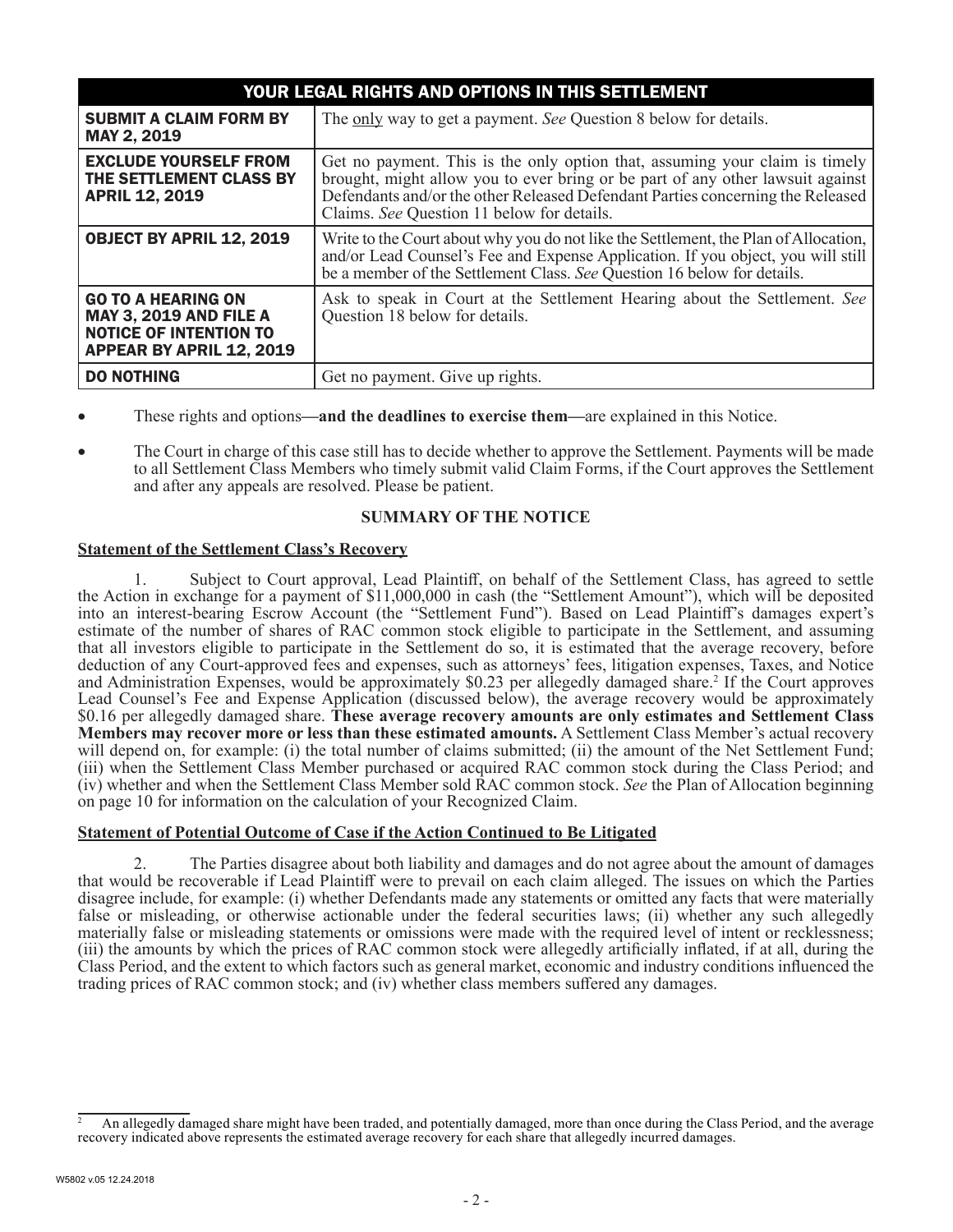3. Defendants have denied and continue to deny any and all allegations of wrongdoing or fault asserted in the Action, deny that they have committed any act or omission giving rise to any liability or violation of law, and deny that Plaintiffs and the Settlement Class have suffered any loss attributable to Defendants' actions or omissions. While Lead Plaintiff believes it has meritorious claims, it recognizes that there are significant obstacles in the way to recovery.

### **Statement of Attorneys' Fees and Expenses Sought**

4. Lead Counsel, on behalf of itself and Liaison Counsel Hicks Davis Wynn, PC ("Plaintiffs' Counsel"), will apply to the Court for an award of attorneys' fees from the Settlement Fund in an amount not to exceed 25% of the Settlement Fund, which includes any accrued interest. Lead Counsel will also apply for payment of litigation expenses incurred by Plaintiffs' Counsel in prosecuting the Action in an amount not to exceed \$440,000, plus accrued interest, which may include an application pursuant to the Private Securities Litigation Reform Act of 1995 ("PSLRA") for the reasonable costs and expenses (including lost wages) of Plaintiffs directly related to their litigation efforts. If the Court approves Lead Counsel's Fee and Expense Application in full, the average amount of fees and expenses, assuming claims are filed for all shares eligible to participate in the Settlement, will be approximately \$0.07 per allegedly damaged share of RAC common stock. A copy of the Fee and Expense Application will be posted on www.RentACenterSecuritiesSettlement.com and www.Labaton.com after it has been filed with the Court.

#### **Reasons for the Settlement**

5. For Lead Plaintiff, the principal reason for the Settlement is the guaranteed cash benefit to the Settlement Class. This benefit must be compared to the uncertainty of being able to prove the allegations in the Complaint; maintaining certification of the class through trial; the risk that the Court may grant some or all of the anticipated summary judgment motions to be filed by Defendants; the uncertainty of a greater recovery after a trial and appeals; the risks of litigation, especially in complex actions like this; as well as the difficulties and delays inherent in such litigation (including any trial and appeals).

6. For Defendants, who deny all allegations of wrongdoing or liability whatsoever and deny that Settlement Class Members were damaged, the principal reason for entering into the Settlement is to end the burden, expense, uncertainty, and risk of further litigation.

### **Identification of Attorneys' Representatives**

7. Lead Plaintiff and the Settlement Class are represented by Lead Counsel, Jonathan Gardner, Labaton Sucharow LLP, 140 Broadway, New York, NY 10005, (888) 219-6877, www.Labaton.com, settlementquestions@Labaton.com.

8. Further information regarding this Action, the Settlement, and this Notice may be obtained by contacting the Claims Administrator: Rent-A-Center Securities Settlement, P.O. Box 3727, Portland, OR 97208-3727, (877) 432-3842, www.RentACenterSecuritiesSettlement.com; or Lead Counsel.

## **Please Do Not Call the Court with Questions About the Settlement.**

[END OF PSLRA COVER PAGE]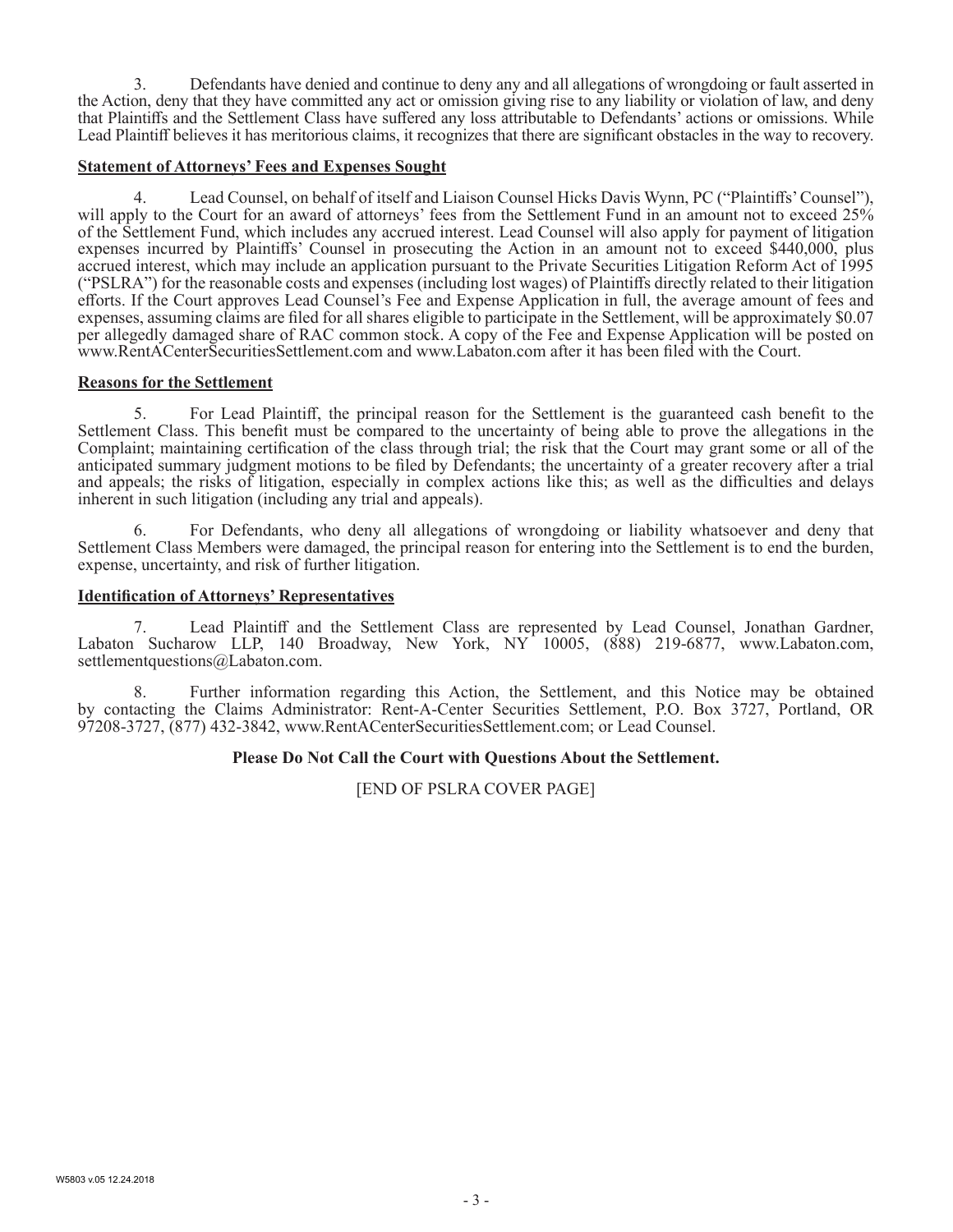## Why did I get this Notice?

9. You or someone in your family may have purchased or acquired RAC common stock during the period from February 2, 2015 through October 10, 2016, inclusive. **Receipt of this Notice does not mean that you are a Member of the Settlement Class or that you will be entitled to receive a payment. If you wish to be eligible for a payment, you are required to submit the Claim Form that is being distributed with this Notice.**  *See* **Question 8 below.**

10. The Court directed that this Notice be sent to Settlement Class Members because they have a right to know about the proposed Settlement of this class action lawsuit, and about all of their options, before the Court decides whether to approve the Settlement.

11. The Court in charge of the Action is the United States District Court for the Eastern District of Texas, and the case is known as *Hall v. Rent-A-Center, Inc. et al.*, No. 4:16-cv-00978-ALM. The Action is assigned to the Honorable Amos L. Mazzant, III, United States District Judge.

# 2. What is this case about and what has happened so far?

12. Rent-A-Center is one of the largest rent-to-own operators in North America. At its stores, customers can rent-to-own electronics, appliances, furniture and other durable items. Customers pay weekly, semi-monthly, or monthly amounts for the rental of durable goods, often with an ability to purchase the product. In general, the Complaint alleges that Defendants made a number of materially false and misleading statements regarding the Company's new point-of-sale ("POS") information management system, also referred to as the Store Information Management System ("SIMS"). Defendants allegedly failed to disclose that SIMS had a history of ongoing stability and functionality problems, which jeopardized a number of Company initiatives that depended on its successful Companywide implementation. The Complaint further alleges that when the problems with the POS implementation and its impact on the Company's sales and collection efforts was disclosed to the market, the Company's stock price declined causing damages to the proposed class.

13. Beginning in December 2016, two securities class action complaints were filed in the Court on behalf of investors in RAC and the cases were later consolidated into the Action. On March 16, 2017, the Court issued an Order appointing Oklahoma Firefighters as Lead Plaintiff and appointing Labaton Sucharow LLP as Lead Counsel to represent the putative class.

14. The operative complaint in the Action is the Consolidated Amended Class Action Complaint for Violations of Federal Securities Laws, filed on May 5, 2017. The Complaint alleges violations of Sections 10(b) and 20(a) of the Securities Exchange Act of 1934 ("Exchange Act") and Rule 10b-5 promulgated thereunder by the U.S. Securities and Exchange Commission ("SEC") on behalf of a class of all purchasers of Rent-A-Center common stock. The Complaint named Hollywood ERF as an additional named plaintiff.

15. On June 5, 2017, Defendants filed a motion to dismiss the Complaint, which Plaintiffs opposed on July 5, 2017. On July 19, 2017, Defendants filed a reply brief in further support of their motion to dismiss, and Plaintiffs filed a sur-reply in support of their opposition on August 2, 2017. On October 19, 2017, Magistrate Judge Caroline Craven issued an Amended Report and Recommendation (the "R&R"), recommending that the Court deny Defendants' motion to dismiss. On December 14, 2017, following further briefing on the R&R, the Court adopted Judge Craven's recommendation, thereby denying Defendants' motion to dismiss.

16. On March 14, 2018, Plaintiffs moved for class certification and appointment of Plaintiffs as class representatives and Lead Counsel as class counsel, which Defendants opposed on May 14, 2018. The motion was pending when the Parties agreed to settle the Action.

17. Lead Plaintiff, through Lead Counsel, conducted a thorough investigation of the claims, defenses, and underlying events and transactions that are the subject of the Action. This process has included analyzing: (i) documents filed publicly by the Company with the SEC; (ii) publicly available information, including press releases, news articles, and other public statements issued by or concerning the Company and Defendants; (iii) research reports issued by financial analysts concerning the Company; (iv) other publicly available information and data concerning the Company; (v) approximately 420,000 pages of documents, including emails of the Individual Defendants, produced by Defendants and third parties; and (vi) the applicable law governing the claims and potential defenses. Lead Counsel identified approximately 181 former Rent-A-Center employees and other persons with relevant knowledge and interviewed 26 of them, and consulted with experts on damages and accounting issues. In connection with class certification, the Parties also took or defended the depositions of representatives from each Plaintiff, two of Plaintiffs' investment managers, and the Parties' respective market efficiency and price impact experts.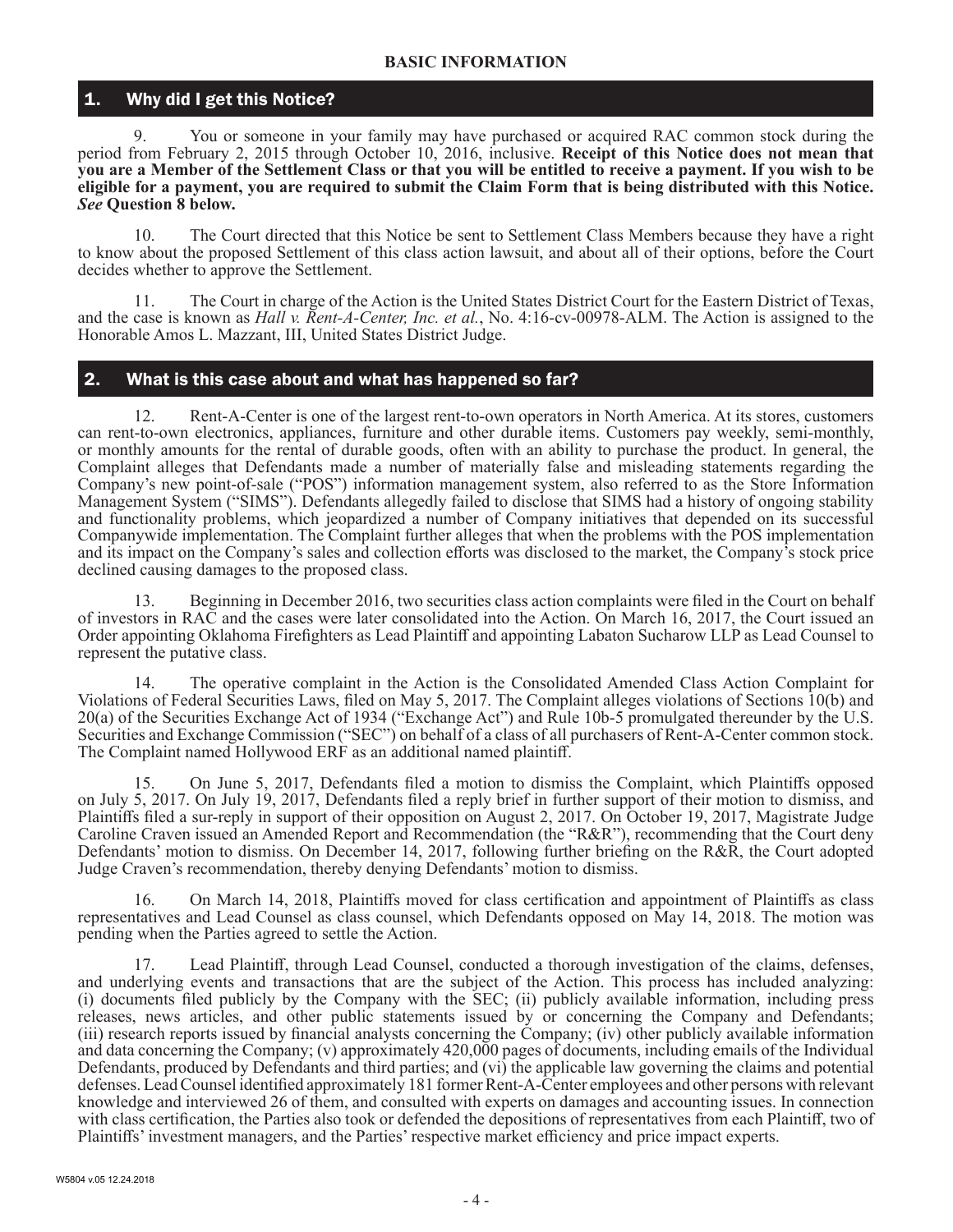18. In an effort to explore the possibility for a negotiated resolution of the claims in the Action, the Parties engaged the Honorable Layn R. Phillips (Ret.) ("Judge Phillips"), a well-respected and highly experienced mediator. On August 8, 2018, Lead Plaintiff and Defendants met with Judge Phillips in an attempt to reach a settlement. The mediation involved an extended effort to settle the claims and was preceded by the exchange of mediation statements, however a settlement was not reached. Thereafter, discussions continued and ultimately an agreement in principle to settle was reached on September 13, 2018 and a term sheet was executed on October 8, 2018.

## 3. Why is this a class action?

19. In a class action, one or more persons or entities (in this case, Lead Plaintiff), sue on behalf of people and entities who have similar claims. Together, these people and entities are a "class," and each is a "class member." Class actions allow the adjudication of many individuals' similar claims that might be too small economically to bring as individual actions. One court resolves the issues for all class members at the same time, except for those who exclude themselves, or "opt-out," from the class.

# 4. What are the reasons for the Settlement?

20. The Court did not finally decide in favor of Lead Plaintiff or Defendants. Instead, both sides agreed to a settlement. Lead Plaintiff and Lead Counsel believe that the claims asserted in the Action have merit. They recognize, however, the expense and length of continued proceedings needed to pursue the claims through trial and appeals, as well as the difficulties in establishing liability. For example, Defendants have raised a number of arguments and defenses (which they would raise at summary judgment and trial) countering Lead Plaintiff's allegations, such as that Defendants properly informed investors about the development and roll out of SIMS, that certain of their statements were inactionable opinions, that they had no duty to disclose the difficulties sooner than they did and that Lead Plaintiff would be unable to establish falsity or that Defendants acted with the required level of intent. Defendants also maintain that there are no recoverable damages. In the absence of a settlement, the Parties would present factual and expert testimony on each of these issues, and there is a risk that the Court or jury would resolve these issues unfavorably against Lead Plaintiff and the Settlement Class. Lead Plaintiff and Lead Counsel believe that the proposed Settlement is fair, reasonable, and adequate, and in the best interests of the Settlement Class.

Defendants have denied and continue to deny each and every one of the claims alleged by Lead Plaintiff in the Action, including all claims in the Complaint. Nonetheless, Defendants have concluded that continuation of the Action would be protracted and expensive, and have taken into account the uncertainty and risks inherent in any litigation, especially a complex case like this Action, and believe that the Settlement is in the best interests of Defendants.

# **WHO IS IN THE SETTLEMENT**

# 5. How do I know if I am part of the Settlement Class?

22. The Court directed, for the purposes of the proposed Settlement, that everyone who fits the following description is a Settlement Class Member and subject to the Settlement unless they are an excluded person (*see* Question 6 below) or take steps to exclude themselves from the Settlement Class (*see* Question 11 below):

#### *All persons and entities that purchased or otherwise acquired Rent-A-Center, Inc. publicly traded common stock during the period from February 2, 2015 through October 10, 2016, inclusive and who were allegedly damaged thereby.*

23. If one of your mutual funds purchased RAC common stock during the Class Period, that does not make you a Settlement Class Member, although your mutual fund may be. You are a Settlement Class Member only if you individually purchased or acquired RAC common stock during the Class Period. Check your investment records or contact your broker to see if you have any eligible purchases or acquisitions.

# 6. Are there exceptions to being included?

24. Yes. There are some individuals and entities who are excluded from the Settlement Class by definition. Excluded from the Settlement Class are: (i) Defendants Rent-A-Center, Inc., Robert D. Davis, and Guy J. Constant; (ii) members of the immediate families of the Individual Defendants; (iii) any person who was an officer or director of the Company during the Class Period; (iv) any firm, trust, corporation, or other entity in which any Defendant has or had a controlling interest; (v) the Company's employee retirement and benefit plan(s) and their participants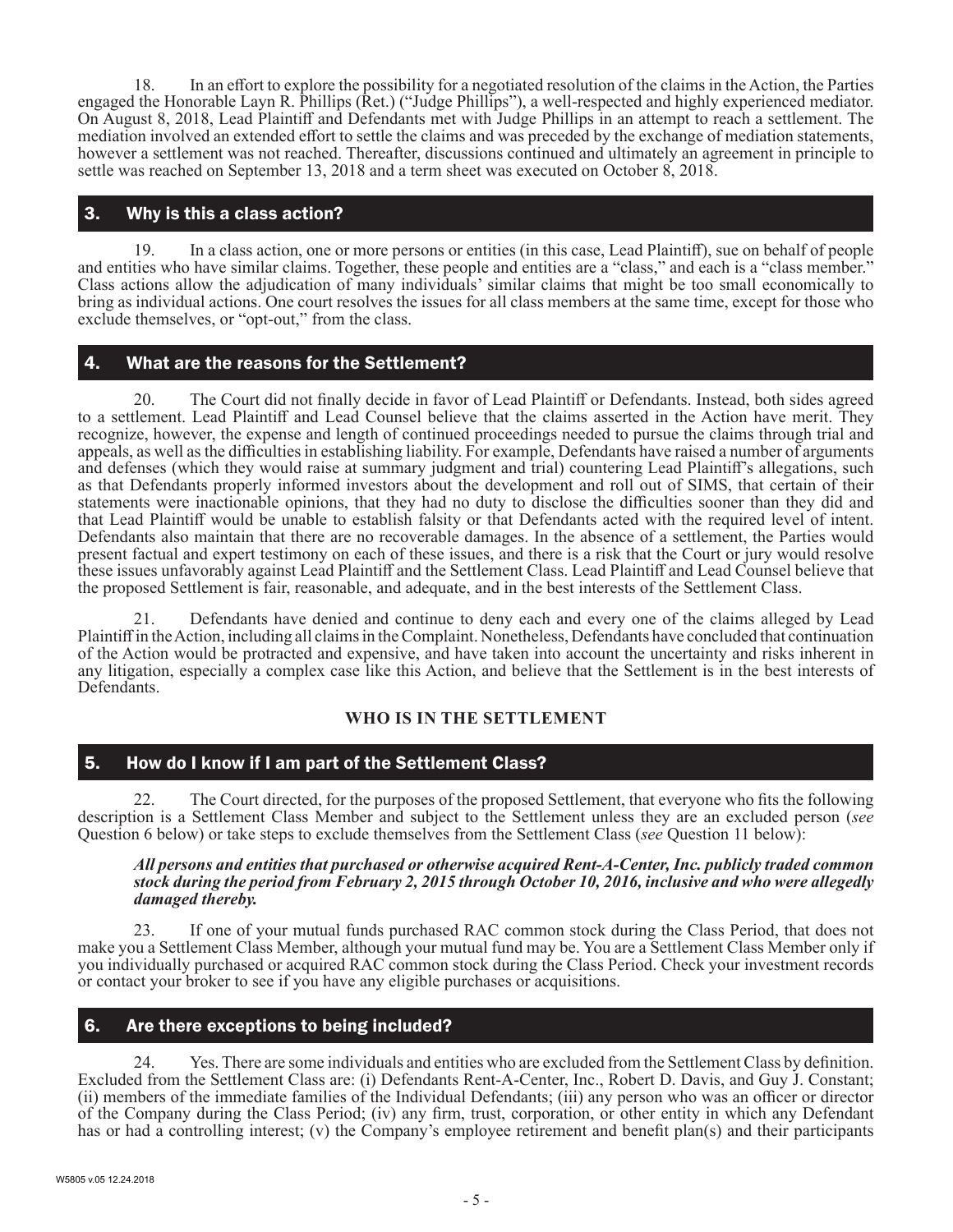or beneficiaries, to the extent they made purchases through such plan(s); and (vi) the legal representatives, affiliates, heirs, successors-in-interest, or assigns of any such excluded person or entity. Also excluded from the Settlement Class is anyone who timely and validly seeks exclusion from the Settlement Class in accordance with the procedures described in Question 11 below.

## **THE SETTLEMENT BENEFITS**

## 7. What does the Settlement provide?

25. In exchange for the Settlement and the release of the Released Claims against the Released Defendant Parties (*see* Question 10 below), Defendants have agreed to cause an \$11 million cash payment to be made, which, along with any interest earned, will be distributed after deduction of Court-awarded attorneys' fees and litigation expenses, Notice and Administration Expenses, Taxes, and any other fees or expenses approved by the Court (the "Net Settlement Fund"), to Settlement Class Members who send in valid and timely Claim Forms.

## 8. How can I receive a payment?

26. To qualify for a payment from the Net Settlement Fund, you must submit a timely and valid Claim Form. A Claim Form is included with this Notice. You may also obtain one from the website dedicated to the Settlement: www.RentACenterSecuritiesSettlement.com, or from Lead Counsel's website: www.Labaton.com, or you may submit a claim online at www.RentACenterSecuritiesSettlement.com. You can also request that a Claim Form be mailed to you by calling the Claims Administrator toll-free at (877) 432-3842.

27. Please read the instructions contained in the Claim Form carefully, fill out the Claim Form, include all the documents the form requests, sign it, and mail or submit it to the Claims Administrator so that it is **postmarked or received no later than May 2, 2019.**

# 9. When will I receive my payment?

28. The Court will hold a Settlement Hearing on **May 3, 2019** to decide, among other things, whether to finally approve the Settlement. Even if the Court approves the Settlement, there may be appeals which can take time to resolve, perhaps more than a year. It also takes a long time for all of the Claim Forms to be accurately reviewed and processed. Please be patient.

# 10. What am I giving up to receive a payment and by staying in the Settlement Class?

29. If you are a Settlement Class Member and do not timely and validly exclude yourself from the Settlement Class, you will remain in the Settlement Class and that means that, upon the "Effective Date" of the Settlement, you will release all "Released Claims" against the "Released Defendant Parties."

(a) **"Released Claims"** means any and all complaints, claims, third-party claims, cross-claims, counterclaims, demands, liabilities, obligations, promises, agreements, controversies, actions, causes of action, suits, rights, damages, costs, losses, debts, charges, and expenses (including Unknown claims and attorneys' fees, expert fees, and disbursements of counsel and other professionals) of any and every nature whatsoever, whether in law or in equity, whether arising under federal, state, local, or foreign statutory or common law or any other law, rule, or regulation (whether foreign or domestic), whether currently known or Unknown, suspected or unsuspected, foreseen or unforeseen, ripened or unripened, accrued or unaccrued, or matured or not matured, whether arising in equity or under the law of the contract, tort, malpractice, statutory breach, or any other legal right or duty, whether direct, individual, representative, or in any other capacity, and to the fullest extent that the law permits their release in this lawsuit, that Plaintiffs, or any other member of the Settlement Class (a) asserted in the operative complaint or any other pleadings or briefs filed in this lawsuit, or (b) could have asserted in the litigation or in any forum that arise out of, relate to, are connected with, or are in any way based upon (i) the allegations, transactions, facts, matters, occurrences, representations, or omissions involved, set forth, or referred to in the operative complaint or any other pleadings or briefs filed by any party in this lawsuit (including but not limited to all claims that arise out of, are related to, are connected with, or are in any way based upon any disclosures, public filings, registration statements, or other statements by Rent-A-Center or its officers, directors, employees, or agents) during the Class Period, and (ii) the purchase, ownership, or sale of Rent-A-Center publicly traded common stock during the Class Period, specifically excluding the claims asserted by Kevin Paul, Sheila Coleman, Michael Downing, Christopher Thomas, and Arnaud van der Gracht de Rommerswael in the derivative actions captioned *Paul ex rel. Rent-A-Center, Inc. v. Davis et al.*, Cause No. DC-17-03147 (116th Judicial District, Dallas County, Tex.), *Coleman ex rel. Rent-A-Center, Inc. v. Davis et al.*, Cause No. DC-17-03278 (162nd Judicial District, Dallas County, Tex.) (consolidated with Cause No. DC-17-03147), *Downing ex rel. Rent-A-Center, Inc. v. Speese et al.*, Cause No. DC-17-07309 (116th Judicial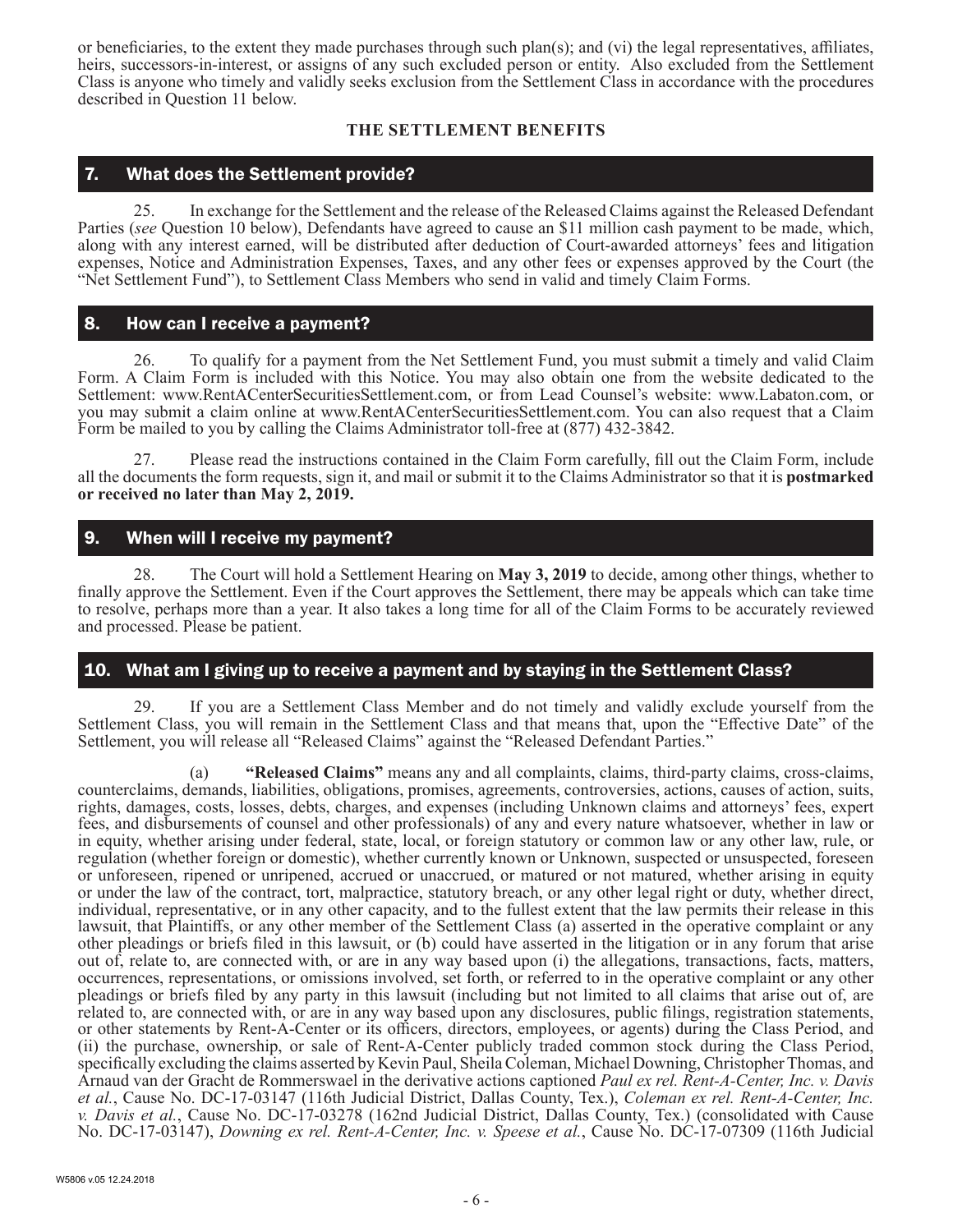District, Dallas County, Tex.) (consolidated with Cause No. DC-17-03147), *Thomas ex rel. Rent-A-Center, Inc. v. Davis et al.*, Cause No. 18-01929 (116th Judicial District, Dallas County, Tex.), and *Van der Gracht de Rommerswael ex rel. Rent-A-Center, Inc. v. Speese et al.*, Case No. 4:17-CV-00227-ALM (E.D. Tex.). For the avoidance of doubt, Released Claims do not include claims to enforce the Settlement.

(b) **"Released Defendant Parties"** means the Rent-A-Center Released Parties, the Robert Davis Released Parties, and the Guy Constant Released Parties.

(c) **"Unknown Claims"** means any and all Released Claims that Plaintiffs or any other Settlement Class Member does not know or suspect to exist in his, her, or its favor at the time of the release of the Released Defendant Parties, and any and all Released Defendants' Claims that any Defendant does not know or suspect to exist in his, her, or its favor at the time of the release of the Released Plaintiff Parties, which if known by him, her, or it might have affected his, her, or its decision(s) with respect to the Settlement, including the decision to object to the terms of the Settlement or to exclude himself, herself, or itself from the Settlement Class. With respect to any and all Released Claims and Released Defendants' Claims, the Parties stipulate and agree that, upon the Effective Date, Lead Plaintiff and Defendants shall expressly, and each other Settlement Class Member shall be deemed to have, and by operation of the Judgment or Alternative Judgment shall have, to the fullest extent permitted by law, expressly waived and relinquished any and all provisions, rights and benefits conferred by any law of any state or territory of the United States or foreign law, or principle of common law, which is similar, comparable, or equivalent to Cal. Civ. Code § 1542, which provides:

#### **A general release does not extend to claims which the creditor does not know or suspect to exist in his or her favor at the time of executing the release, which if known by him or her must have materially affected his or her settlement with the debtor.**

Plaintiffs, other Settlement Class Members, or Defendants may hereafter discover facts, legal theories, or authorities in addition to or different from those which any of them now knows or believes to be true with respect to the subject matter of the Released Claims and the Released Defendants' Claims, but Lead Plaintiff and Defendants shall expressly, fully, finally, and forever settle and release, and each Settlement Class Member shall be deemed to have settled and released, and upon the Effective Date and by operation of the Judgment or Alternative Judgment shall have settled and released, fully, finally, and forever, any and all Released Claims and Released Defendants' Claims as applicable, without regard to the subsequent discovery or existence of such different or additional facts, legal theories, or authorities. Lead Plaintiff and Defendants acknowledge, and other Settlement Class Members by operation of law shall be deemed to have acknowledged, that the inclusion of "Unknown Claims" in the definition of Released Claims and Released Defendants' Claims was separately bargained for and was a material element of the Settlement.

The "Effective Date" will occur when an Order entered by the Court approving the Settlement becomes Final and is not subject to appeal. If you remain a member of the Settlement Class, all of the Court's orders, whether favorable or unfavorable, will apply to you and legally bind you.

Upon the "Effective Date," Defendants will also provide a release of any claims against Plaintiffs and the Settlement Class arising out of or related to the institution, prosecution, or settlement of the claims in the Action.

## **EXCLUDING YOURSELF FROM THE SETTLEMENT CLASS**

32. If you want to keep any right you may have to sue or continue to sue Defendants and the other Released Defendant Parties on your own concerning the Released Claims, then you must take steps to remove yourself from the Settlement Class. This is called excluding yourself or "opting out." **Please note:** If you decide to exclude yourself, there is a risk that any lawsuit you may file to pursue claims alleged in the Action may be dismissed, including because the suit is not filed within the applicable time periods required for filing suit.

# 11. How do I exclude myself from the Settlement Class?

33. To exclude yourself from the Settlement Class, you must mail a signed letter stating that you request to be "excluded from the Settlement Class in *Hall v. Rent-A-Center, Inc. et al.*, No. 4:16-cv-00978-ALM (E.D. Tex.)." You cannot exclude yourself by telephone or email. Each request for exclusion must also: (i) state the name, address and telephone number of the person or entity requesting exclusion; (ii) state the number of shares of RAC common stock the person or entity purchased, acquired, and sold during the Class Period, as well as the dates and prices of each such purchase, acquisition and sale; and (iii) be signed by the Person requesting exclusion or an authorized representative. A request for exclusion must be submitted so that it is **received no later than April 12, 2019** at the following address: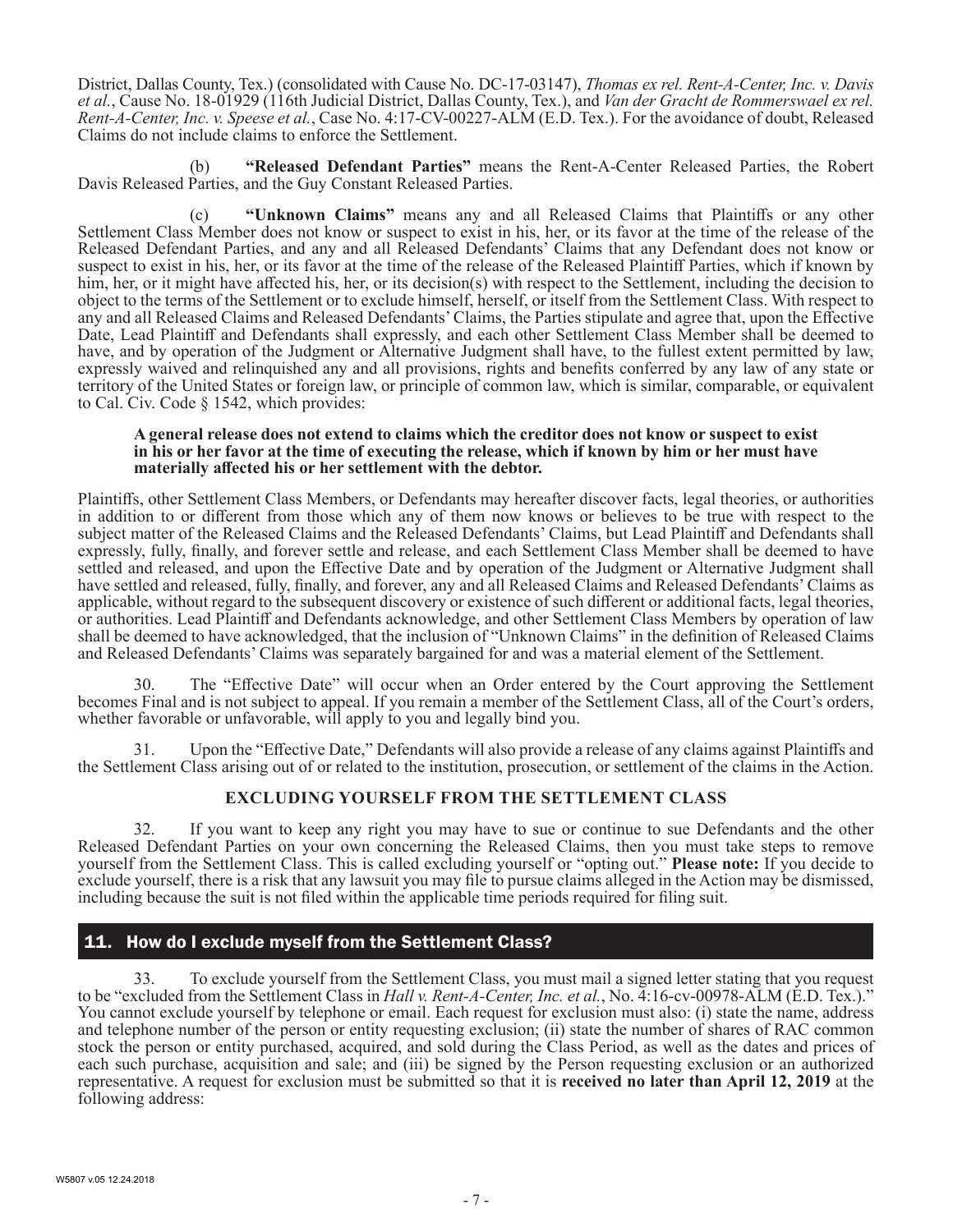#### *Hall v. Rent-A-Center, Inc.* Claims Administrator P.O. Box 3727 Portland, OR 97208-3727

34. This information is needed to determine whether you are a member of the Settlement Class. Your exclusion request must comply with these requirements in order to be valid. If you ask to be excluded, do not submit a Claim Form because you cannot receive any payment from the Net Settlement Fund. Also, you cannot object to the Settlement because you will not be a Settlement Class Member. However, if you submit a valid exclusion request, you will not be legally bound by anything that happens in the Action, and you may be able to sue (or continue to sue) Defendants and the other Released Defendant Parties in the future.

## 12. If I do not exclude myself, can I sue Defendants and the other Released Defendant Parties for the same thing later?

35. No. Unless you properly exclude yourself, you will give up any rights to sue Defendants and the other Released Defendant Parties for any and all Released Claims. If you have a pending lawsuit against any of the Released Defendant Parties, **speak to your lawyer in that case immediately**. You must exclude yourself from this Settlement Class to continue your own lawsuit. Remember, the exclusion deadline is **April 12, 2019**.

# 13. If I exclude myself, can I get money from the proposed Settlement?

36. No, only Settlement Class Members are eligible to recover money from the Settlement.

# **THE LAWYERS REPRESENTING YOU**

## 14. Do I have a lawyer in this case?

37. Labaton Sucharow LLP is Lead Counsel in the Action and represents all Settlement Class Members. You will not be separately charged for these lawyers. The Court will determine the amount of attorneys' fees and expenses, which will be paid from the Settlement Fund. If you want to be represented by your own lawyer, you may hire one at your own expense.

# 15. How will the lawyers be paid?

38. Lead Counsel has been prosecuting the Action on a contingent basis and has not been paid for any of its work. Lead Counsel, on behalf of itself and Liaison Counsel, will seek an attorneys' fee award of no more than 25% of the Settlement Fund, which will include accrued interest. Lead Counsel will also seek payment of litigation expenses incurred by Plaintiffs' Counsel in the prosecution of this Action of no more than \$440,000, plus accrued interest, which may include an application in accordance with the PSLRA for the reasonable costs and expenses (including lost wages) of the Plaintiffs directly related to their litigation efforts. No other law firms will share in the legal fees awarded by the Court and any attorneys' fees and expenses awarded will be paid from the Settlement Fund. Settlement Class Members are not personally liable for any such fees or expenses.

### **OBJECTING TO THE SETTLEMENT, THE PLAN OF ALLOCATION, OR THE FEE AND EXPENSE APPLICATION**

# 16. How do I tell the Court that I do not like something about the proposed Settlement?

39. If you are a Settlement Class Member, you can object to the Settlement or any of its terms, the proposed Plan of Allocation of the Net Settlement Fund, and/or Lead Counsel's Fee and Expense Application. You may write to the Court about why you think the Court should not approve any or all of the Settlement terms or related relief. If you would like the Court to consider your views, you must file a proper objection within the deadline, and according to the following procedures.

40. To object, you must send a signed letter stating that you object to the proposed Settlement, the Plan of Allocation, and/or the Fee and Expense Application in "*Hall v. Rent-A-Center, Inc. et al.*, No. 4:16-cv-00978-ALM (E.D. Tex.)." Your objection must state why you are objecting and whether your objection applies only to you, a subset of the Settlement Class, or the entire Settlement Class. The objection must also state:  $(i)$  the name, address,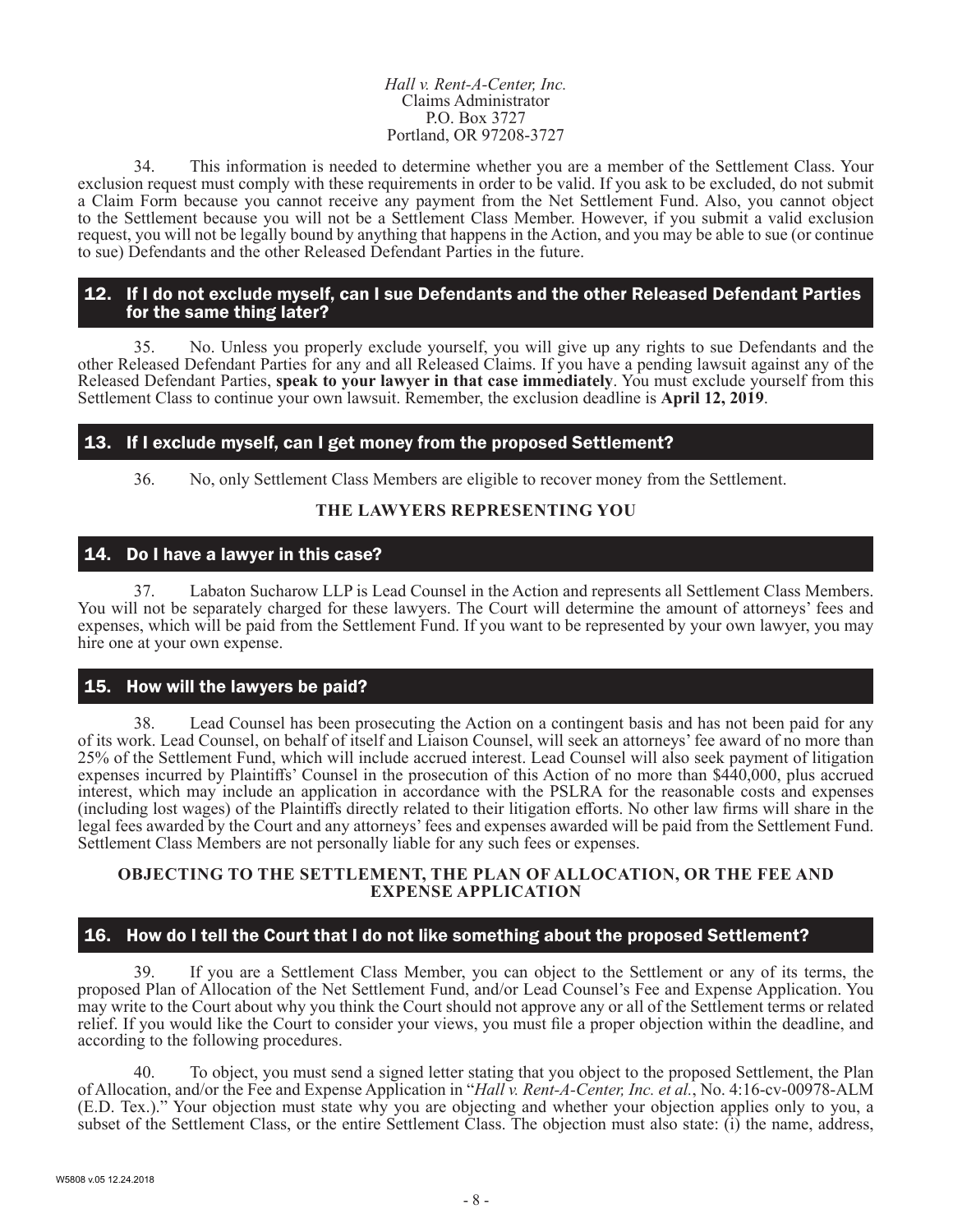telephone number, and email address of the objector and must be signed by the objector; (ii) contain a statement of the Settlement Class Member's objection or objections and the specific reasons for each objection, including any legal and evidentiary support (including witnesses) the Settlement Class Member wishes to bring to the Court's attention; and (iii) include information sufficient to prove the objector's membership in the Settlement Class, including the number of shares of common stock purchased, acquired, and sold during the Class Period as well as the dates and prices of each such purchase, acquisition, and sale. Unless otherwise ordered by the Court, any Settlement Class Member who does not object in the manner described in this Notice will be deemed to have waived any objection and will be forever foreclosed from making any objection to the proposed Settlement, the Plan of Allocation, and/or Lead Counsel's Fee and Expense Application. Your objection must be filed with the Court **no later than April 12, 2019 and** mailed or delivered to the following counsel so that it is **received no later than April 12, 2019**:

**Court Lead Counsel Defendants' Counsel Representatives** 

**Clerk of the Court** United States District Court Eastern District of Texas Paul Brown U.S. Courthouse 101 East Pecan Street Sherman, TX 75090

**Labaton Sucharow LLP** Jonathan Gardner, Esq. 140 Broadway New York, NY 10005

**Baker Botts L.L.P.** Jessica B. Pulliam, Esq. 2001 Ross Avenue, Suite 700 Dallas, TX 75201

41. You do not need to attend the Settlement Hearing to have your written objection considered by the Court. However, any Settlement Class Member who has complied with the procedures described in this Question 16 and below in Question 20 may appear at the Settlement Hearing and be heard, to the extent allowed by the Court. An objector may appear in person or arrange, at his, her, or its own expense, for a lawyer to represent him, her, or it at the Settlement Hearing.

# 17. What is the difference between objecting and seeking exclusion?

42. Objecting is telling the Court that you do not like something about the proposed Settlement, Plan of Allocation, or Lead Counsel's Fee and Expense Application. You can still recover money from the Settlement. You can object *only* if you stay in the Settlement Class. Excluding yourself is telling the Court that you do not want to be part of the Settlement Class. If you exclude yourself from the Settlement Class, you have no basis to object because the Settlement and the Action no longer affect you.

## **THE SETTLEMENT HEARING**

# 18. When and where will the Court decide whether to approve the proposed Settlement?

43. The Court will hold the Settlement Hearing on **May 3, 2019 at 10:00 a.m.**, in Courtroom 208 at the United States District Court for the Eastern District of Texas, Paul Brown U.S. Courthouse, 101 East Pecan Street, Sherman, TX 75090.

44. At this hearing, the Court will consider whether: (i) the Settlement is fair, reasonable, adequate, and should be approved; (ii) the Plan of Allocation is fair and reasonable, and should be approved; and (iii) the application of Lead Counsel for an award of attorneys' fees and payment of litigation expenses is reasonable and should be approved. The Court will take into consideration any written objections filed in accordance with the instructions in Question 16 above. We do not know how long it will take the Court to make these decisions.

You should be aware that the Court may change the date and time of the Settlement Hearing without another notice being sent to Settlement Class Members. If you want to attend the hearing, you should check with Lead Counsel or visit the settlement website, www.RentACenterSecuritiesSettlement.com, beforehand to be sure that the hearing date and/or time has not changed.

# 19. Do I have to come to the Settlement Hearing?

46. No. Lead Counsel will answer any questions the Court may have. But, you are welcome to attend at your own expense. If you submit a valid and timely objection, the Court will consider it and you do not have to come to Court to discuss it. You may have your own lawyer attend (at your own expense), but it is not required. If you do hire your own lawyer, he or she must file and serve a Notice of Appearance in the manner described in the answer to Question 20 below **no later than April 12, 2019**.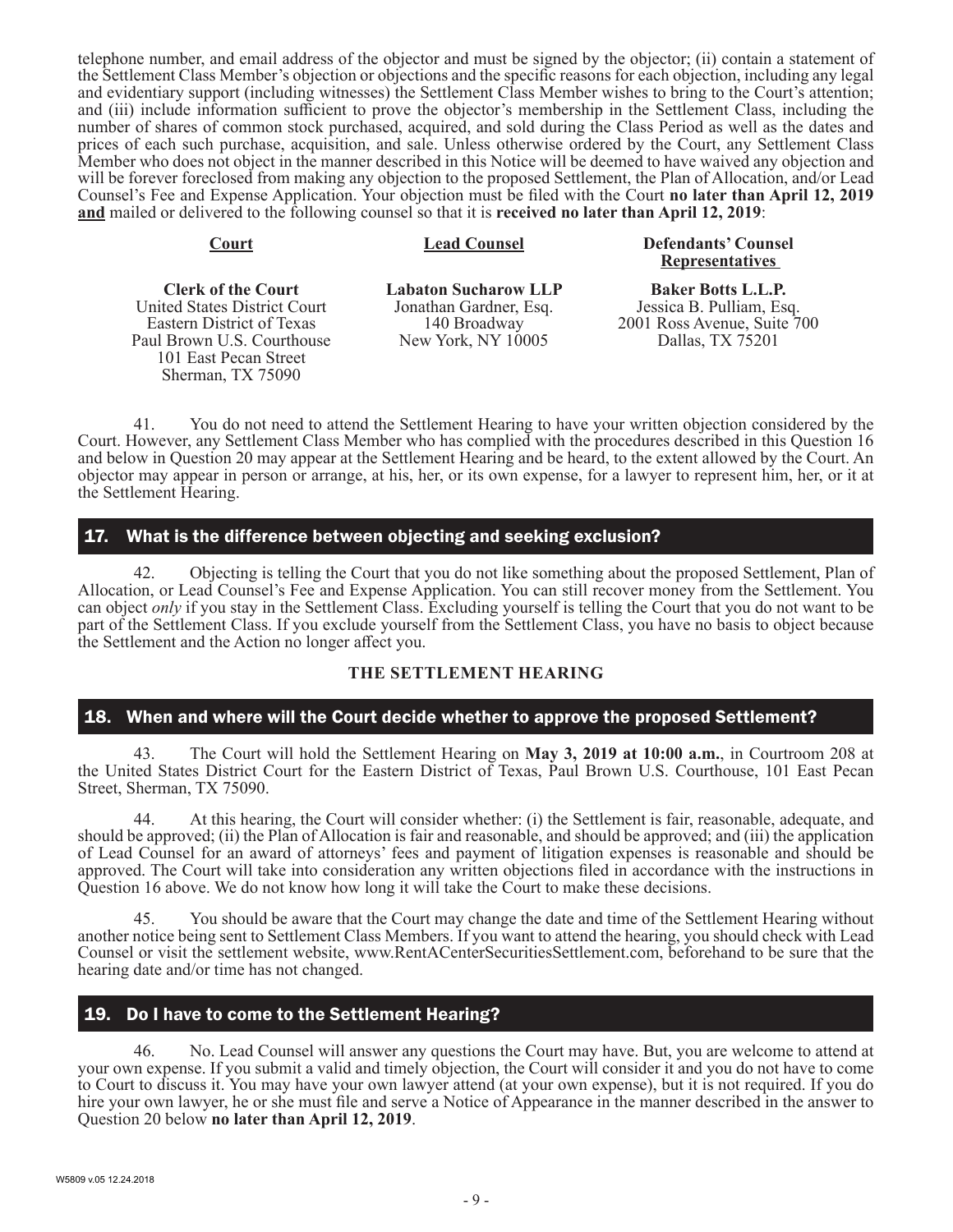# 20. May I speak at the Settlement Hearing?

47. You may ask the Court for permission to speak at the Settlement Hearing. To do so, you must, **no later than April 12, 2019**, submit a statement that you, or your attorney, intend to appear in "*Hall v. Rent-A-Center, Inc. et al.*, No. 4:16-cv-00978-ALM (E.D. Tex.)." Persons who intend to present evidence at the Settlement Hearing must also include in their objections (prepared and submitted in accordance with the answer to Question 16 above) the identities of any witnesses they may wish to call to testify and any exhibits they intend to introduce into evidence at the Settlement Hearing. You may not speak at the Settlement Hearing if you exclude yourself from the Settlement Class or if you have not provided written notice of your intention to speak at the Settlement Hearing in accordance with the procedures described in this Question 20 and Question 16 above.

## **IF YOU DO NOTHING**

# 21. What happens if I do nothing at all?

48. If you do nothing and you are a member of the Settlement Class, you will receive no money from this Settlement and you will be precluded from starting a lawsuit, continuing with a lawsuit, or being part of any other lawsuit against Defendants and the other Released Defendant Parties concerning the Released Claims. To share in the Net Settlement Fund, you must submit a Claim Form (*see* Question 8 above). To start, continue, or be a part of any other lawsuit against Defendants and the other Released Defendant Parties concerning the Released Claims, you must exclude yourself from the Settlement Class (*see* Question 11 above).

## **GETTING MORE INFORMATION**

## 22. Are there more details about the Settlement?

49. This Notice summarizes the proposed Settlement. More details are contained in the Stipulation. You may review the Stipulation filed with the Court or other documents in the case during business hours at the Office of the Clerk of the United States District Court, Eastern District of Texas, Paul Brown United States Courthouse, 101 East Pecan Street, Sherman, TX 75090. Subscribers to PACER, a fee-based service, can also view the papers filed publicly in the Action through the Court's online Case Management/Electronic Case Files System at www.PACER.gov.

You can also get a copy of the Stipulation, and other documents related to the Settlement, as well as additional information about the Settlement by visiting the website dedicated to the Settlement, www.RentACenterSecuritiesSettlement.com, or the website of Lead Counsel, www.Labaton.com. You may also call the Claims Administrator toll free at (877) 432-3842 or write to the Claims Administrator at *Hall v. Rent-A-Center, Inc.*, Claims Administrator, P.O. Box 3727, Portland, OR 97208-3727. **Please do not call the Court with questions about the Settlement.**

## **PLAN OF ALLOCATION OF THE NET SETTLEMENT FUND**

# 23. How will my claim be calculated?

51. The Plan of Allocation (the "Plan of Allocation" or "Plan") set forth below is the plan that is being proposed by Lead Plaintiff and Lead Counsel to the Court for approval. The Court may approve this Plan of Allocation or modify it without additional notice to the Settlement Class. Any order modifying the Plan of Allocation will be posted on the Settlement website at: www.RentACenterSecuritiesSettlement.com and at www.Labaton.com.

52. The Settlement Amount and the interest it earns is the "Settlement Fund." The Settlement Fund, after deduction of Court-approved attorneys' fees and expenses, Notice and Administration Expenses, Taxes, and any other fees or expenses approved by the Court is the "Net Settlement Fund." The Net Settlement Fund will be distributed to members of the Settlement Class who timely submit valid Claim Forms that show a Recognized Claim according to the Plan of Allocation approved by the Court.

53. The objective of this Plan of Allocation is to equitably distribute the Net Settlement Fund among Authorized Claimants who suffered economic losses allegedly as a result of the asserted violations of the federal securities laws during the Class Period (February 2, 2015 through October 10, 2016). To design this Plan, Lead Counsel has conferred with Lead Plaintiff's damages expert. This Plan is intended to be generally consistent with an assessment of, among other things, the damages that Lead Plaintiff and Lead Counsel believe were recoverable in the Action pursuant to the Exchange Act.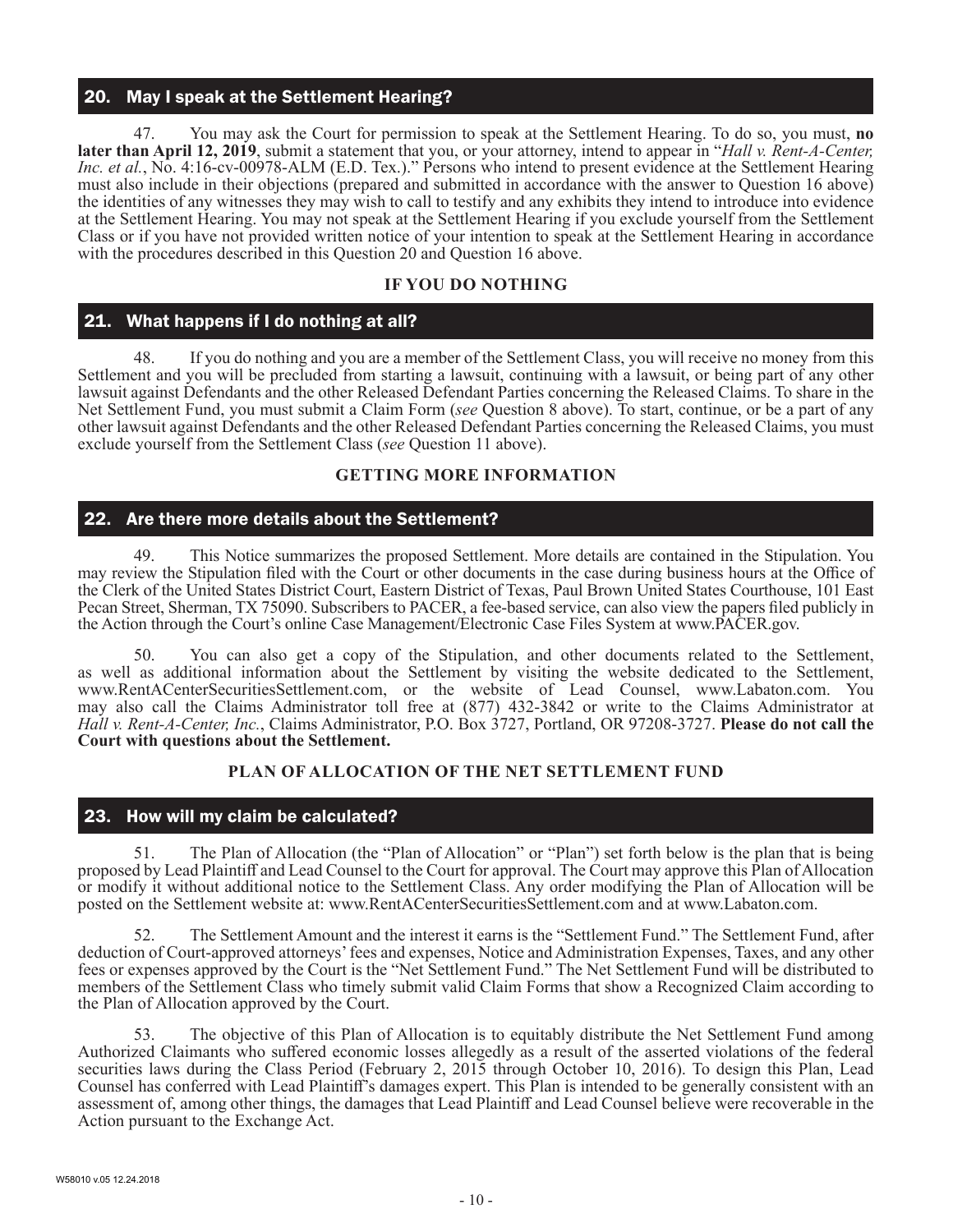54. The Plan of Allocation, however, is not a formal damages analysis and the calculations made pursuant to the Plan are not intended to be estimates of, nor indicative of, the amounts that Settlement Class Members might have been able to recover after a trial. An individual Settlement Class Member's recovery will depend on, for example: (i) the total number and value of claims submitted; (ii) when the claimant purchased or acquired RAC publicly traded common stock; and (iii) whether and when the claimant sold his, her, or its shares of common stock. The computations under the Plan of Allocation are only a method to weigh the claims of Authorized Claimants against one another for the purposes of making *pro rata* allocations of the Net Settlement Fund.

55. Because the Net Settlement Fund is less than the total losses alleged to be suffered by Settlement Class Members, the formulas described below for calculating Recognized Losses are not intended to estimate the amount that will actually be paid to Authorized Claimants. Rather, these formulas provide the basis on which the Net Settlement Fund will be distributed among Authorized Claimants on a *pro rata* basis. An Authorized Claimant's "Recognized Claim" shall be the amount used to calculate the Authorized Claimant's *pro rata* share of the Net Settlement Fund. The *pro rata* share shall be the Authorized Claimant's Recognized Claim divided by the total of the Recognized Claims of all Authorized Claimants, multiplied by the total amount in the Net Settlement Fund.

Defendants, their respective counsel, and all other Released Defendant Parties will have no responsibility or liability for the investment of the Settlement Fund, the distribution of the Net Settlement Fund, the Plan of Allocation or the payment of any claim. Lead Plaintiff, Lead Counsel, and anyone acting on their behalf, likewise will have no liability for their reasonable efforts to execute, administer, and distribute the Settlement.

### **CALCULATION OF RECOGNIZED LOSS AMOUNTS**

57. For purposes of determining whether a claimant has a Recognized Claim, purchases, acquisitions, and sales of RAC common stock will first be matched on a First In/First Out ("FIFO") basis, as set forth below.

58. The Claims Administrator will calculate a "Recognized Loss Amount" as set forth below for each purchase of RAC common stock during the Class Period from February 2, 2015 through October 10, 2016 that is listed in the Claim Form and for which adequate documentation is provided. This calculation will also include an "Out of Pocket Loss" calculation. Out of Pocket Loss is defined as the purchase price (excluding all fees, taxes, and commissions) minus the sale price (excluding all fees, taxes, and commissions). To the extent that the calculation of the Out of Pocket Loss results in a negative number, that number shall be set to zero. To the extent that the calculation of a claimant's Recognized Loss Amount results in a negative number, that number shall be set to zero.

59. The sum of a claimant's Recognized Loss Amounts will be the claimant's "Recognized Claim."

#### 60. **For each share of RAC publicly traded common stock purchased or acquired from February 2, 2015 through and including October 10, 2016 and:**

- (a) Sold before the close of trading on February 1, 2016, the Recognized Loss Amount for each such share shall be zero. (It is alleged that corrective information was released to the market on February 1, 2016, after the market closed, so shares sold before the close of trading were not damaged.)
- (b) Sold after the close of trading on February 1, 2016, and before the close of trading on October 10, 2016, the Recognized Loss Amount for each such share shall be **the lesser of**:
	- (i) the dollar artificial inflation applicable to each such share on the date of purchase/acquisition as set forth in **Table 1** below minus the dollar artificial inflation applicable to each such share on the date of sale as set forth in **Table 1** below; or
	- (ii) the Out of Pocket Loss.
- (c) Sold after the close of trading on October 10, 2016, and before the close of trading on January 6, 2017, the Recognized Loss Amount for each such share shall be **the least of**:
	- (i) the dollar artificial inflation applicable to each such share on the date of purchase/acquisition as set forth in **Table 1** below; or
	- (ii) the actual purchase/acquisition price of each such share minus the average closing price from October 11, 2016, up to the date of sale as set forth in **Table 2** below; or
	- (iii) the Out of Pocket Loss.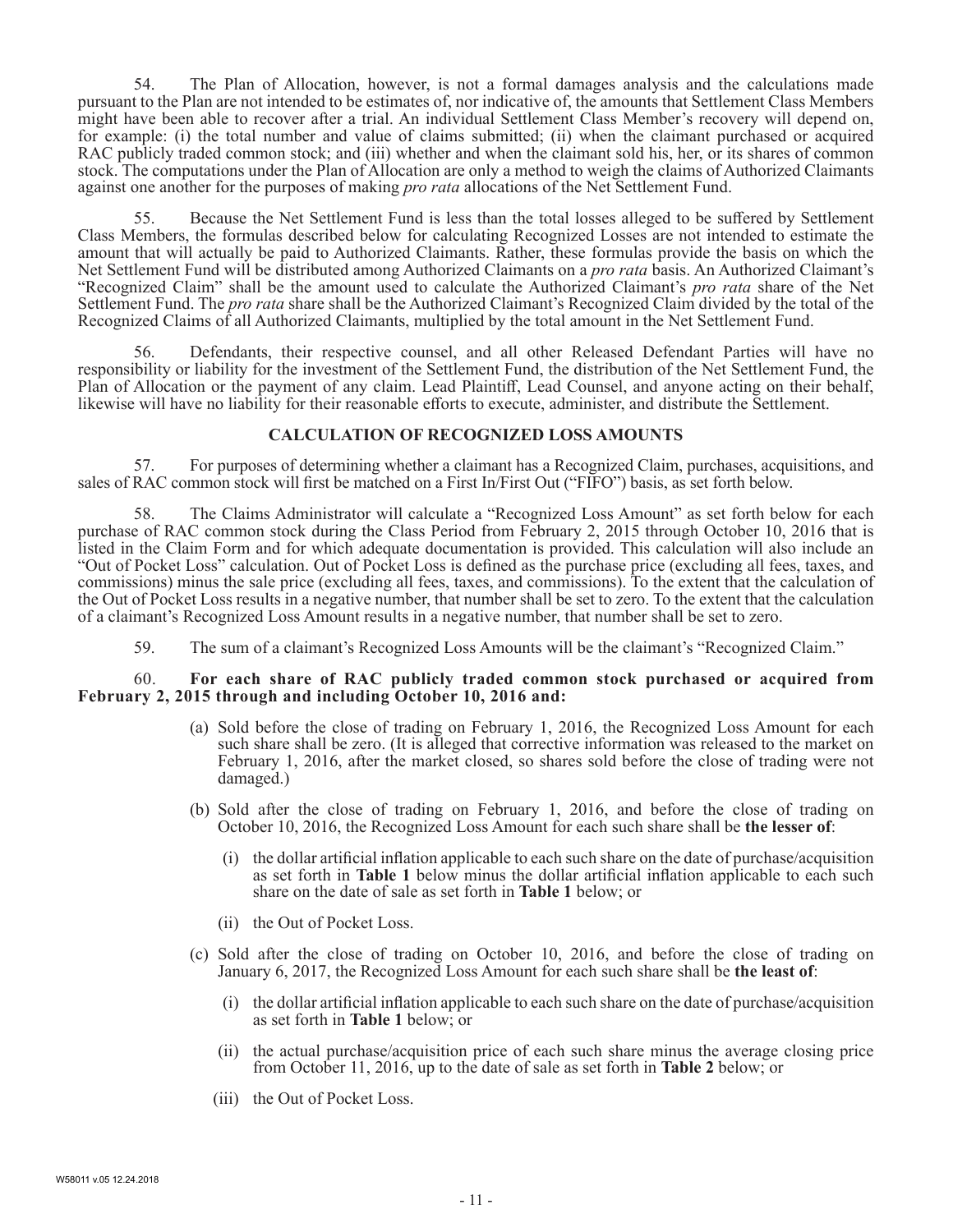- (d) Held as of the close of trading on January 6, 2017, the Recognized Loss Amount for each such share shall be **the lesser of**:
	- (i) the dollar artificial inflation applicable to each such share on the date of purchase/acquisition as set forth in **Table 1** below; or
	- (ii) the actual purchase/acquisition price of each such share minus \$10.98.<sup>3</sup>

# **TABLE 1**

#### **Rent-A-Center Common Stock Artificial Inflation for Purposes of Calculating Purchase and Sale Inflation**

| <b>Transaction Date</b>           | <b>Artificial Inflation Per Share</b> |  |  |  |
|-----------------------------------|---------------------------------------|--|--|--|
| February 2, 2015–February 1, 2016 | \$9.10                                |  |  |  |
| February 2, 2016–July 27, 2016    | \$5.97                                |  |  |  |
| July 28, 2016–October 10, 2016    | \$3.47                                |  |  |  |

# **TABLE 2**

#### **Rent-A-Center Common Stock Closing Price and Average Closing Price October 11, 2016–January 6, 2017**

| Date       | <b>Closing</b><br><b>Price</b> | Average<br><b>Closing Price</b><br>between<br>October 11,<br>2016 and Date<br><b>Shown</b> | <b>Date</b> | <b>Closing</b><br><b>Price</b> | <b>Average</b><br><b>Closing Price</b><br>between<br>October 11,<br>2016 and Date<br><b>Shown</b> |
|------------|--------------------------------|--------------------------------------------------------------------------------------------|-------------|--------------------------------|---------------------------------------------------------------------------------------------------|
| 10/11/2016 | \$9.18                         | \$9.18                                                                                     | 11/23/2016  | \$12.25                        | \$10.37                                                                                           |
| 10/12/2016 | \$9.55                         | \$9.37                                                                                     | 11/25/2016  | \$12.01                        | \$10.42                                                                                           |
| 10/13/2016 | \$8.96                         | \$9.23                                                                                     | 11/28/2016  | \$11.57                        | \$10.46                                                                                           |
| 10/14/2016 | \$8.93                         | \$9.16                                                                                     | 11/29/2016  | \$11.51                        | \$10.49                                                                                           |
| 10/17/2016 | \$8.97                         | \$9.12                                                                                     | 11/30/2016  | \$11.55                        | \$10.52                                                                                           |
| 10/18/2016 | \$9.26                         | \$9.14                                                                                     | 12/1/2016   | \$11.56                        | \$10.55                                                                                           |
| 10/19/2016 | \$9.33                         | \$9.17                                                                                     | 12/2/2016   | \$11.53                        | \$10.57                                                                                           |
| 10/20/2016 | \$9.50                         | \$9.21                                                                                     | 12/5/2016   | \$11.91                        | \$10.61                                                                                           |
| 10/21/2016 | \$9.50                         | \$9.24                                                                                     | 12/6/2016   | \$10.77                        | \$10.61                                                                                           |
| 10/24/2016 | \$9.56                         | \$9.27                                                                                     | 12/7/2016   | \$11.45                        | \$10.63                                                                                           |
| 10/25/2016 | \$9.42                         | \$9.29                                                                                     | 12/8/2016   | \$11.67                        | \$10.66                                                                                           |
| 10/26/2016 | \$9.53                         | \$9.31                                                                                     | 12/9/2016   | \$12.09                        | \$10.69                                                                                           |
| 10/27/2016 | \$9.71                         | \$9.34                                                                                     | 12/12/2016  | \$11.96                        | \$10.72                                                                                           |
| 10/28/2016 | \$10.00                        | \$9.39                                                                                     | 12/13/2016  | \$12.08                        | \$10.75                                                                                           |
| 10/31/2016 | \$10.09                        | \$9.43                                                                                     | 12/14/2016  | \$11.77                        | \$10.77                                                                                           |
| 11/1/2016  | \$10.15                        | \$9.48                                                                                     | 12/15/2016  | \$11.96                        | \$10.80                                                                                           |
| 11/2/2016  | \$10.40                        | \$9.53                                                                                     | 12/16/2016  | \$11.78                        | \$10.82                                                                                           |
| 11/3/2016  | \$10.35                        | \$9.58                                                                                     | 12/19/2016  | \$11.94                        | \$10.84                                                                                           |

<sup>&</sup>lt;sup>3</sup> Pursuant to Section 21D(e)(1) of the Exchange Act, "in any private action arising under this title in which the plaintiff seeks to establish damages by reference to the market price of a security, the award of damages to the plaintiff shall not exceed the difference between the purchase or sale price paid or received, as appropriate, by the plaintiff for the subject security and the mean trading price of that security during the 90-day period beginning on the date on which the information correcting the misstatement or omission that is the basis for the action is disseminated to the market." Consistent with the requirements of the Exchange Act, Recognized Loss Amounts are reduced to an appropriate extent by taking into account the closing prices of RAC common stock during the "90-day look-back period," October 11, 2016 through January 6, 2017. The mean (average) closing price for RAC common stock during this 90-day look-back period was \$10.98.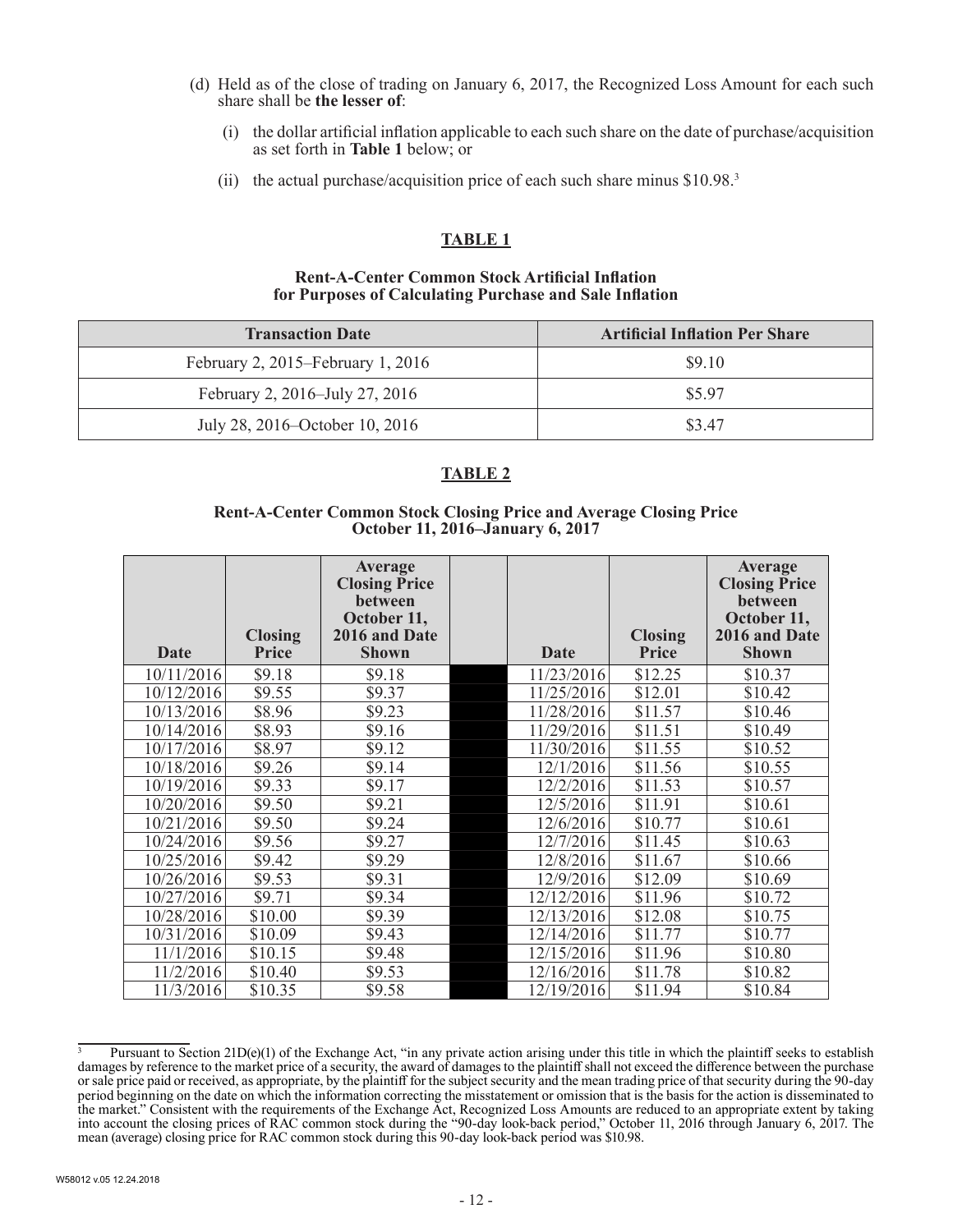| Date       | <b>Closing</b><br><b>Price</b> | Average<br><b>Closing Price</b><br><b>between</b><br>October 11,<br>2016 and Date<br><b>Shown</b> | <b>Date</b> | <b>Closing</b><br><b>Price</b> | Average<br><b>Closing Price</b><br>between<br>October 11,<br>2016 and Date<br><b>Shown</b> |
|------------|--------------------------------|---------------------------------------------------------------------------------------------------|-------------|--------------------------------|--------------------------------------------------------------------------------------------|
| 11/4/2016  | \$10.37                        | \$9.62                                                                                            | 12/20/2016  | \$12.21                        | \$10.87                                                                                    |
| 11/7/2016  | \$10.60                        | \$9.67                                                                                            | 12/21/2016  | \$12.30                        | \$10.89                                                                                    |
| 11/8/2016  | \$10.59                        | \$9.71                                                                                            | 12/22/2016  | \$11.70                        | \$10.91                                                                                    |
| 11/9/2016  | \$11.15                        | \$9.78                                                                                            | 12/23/2016  | \$11.54                        | \$10.92                                                                                    |
| 11/10/2016 | \$11.46                        | \$9.85                                                                                            | 12/27/2016  | \$11.67                        | \$10.94                                                                                    |
| 11/11/2016 | \$11.77                        | \$9.93                                                                                            | 12/28/2016  | \$11.48                        | \$10.95                                                                                    |
| 11/14/2016 | \$12.00                        | \$10.01                                                                                           | 12/29/2016  | \$11.26                        | \$10.95                                                                                    |
| 11/15/2016 | \$11.19                        | \$10.06                                                                                           | 12/30/2016  | \$11.25                        | \$10.96                                                                                    |
| 11/16/2016 | \$11.37                        | \$10.11                                                                                           | 1/3/2017    | \$11.64                        | \$10.97                                                                                    |
| 11/17/2016 | \$11.37                        | \$10.15                                                                                           | 1/4/2017    | \$11.76                        | \$10.98                                                                                    |
| 11/18/2016 | \$11.53                        | \$10.20                                                                                           | 1/5/2017    | \$11.21                        | \$10.99                                                                                    |
| 11/21/2016 | \$11.65                        | \$10.25                                                                                           | 1/6/2017    | \$10.75                        | \$10.98                                                                                    |
| 11/22/2016 | \$12.30                        | \$10.31                                                                                           |             |                                |                                                                                            |

#### **ADDITIONAL PROVISIONS**

61. Publicly traded RAC common stock is the only security eligible for recovery under the Plan of Allocation. With respect to RAC common stock purchased or sold through the exercise of an option, the purchase/sale date of the RAC common stock is the exercise date of the option and the purchase/sale price is the exercise price of the option.

62. If a Settlement Class Member has more than one purchase/acquisition or sale of RAC common stock during the Class Period, all purchases/acquisitions and sales shall be matched on a FIFO basis. Class Period sales will be matched first against any holdings at the beginning of the Class Period and then against purchases/acquisitions in chronological order, beginning with the earliest purchase/acquisition made during the Class Period.

Purchases or acquisitions and sales of RAC common stock shall be deemed to have occurred on the "contract" or "trade" date as opposed to the "settlement" or "payment" date. The receipt or grant by gift, inheritance or operation of law of RAC common stock during the Class Period shall not be deemed a purchase, acquisition, or sale of these shares of RAC common stock for the calculation of an Authorized Claimant's Recognized Claim, nor shall the receipt or grant be deemed an assignment of any claim relating to the purchase/acquisition of such shares of such RAC common stock unless: (i) the donor or decedent purchased or otherwise acquired such shares of RAC common stock during the Class Period; (ii) no Claim Form was submitted by or on behalf of the donor, on behalf of the decedent, or by anyone else with respect to such shares of RAC common stock; and (iii) it is specifically so provided in the instrument of gift or assignment.

In accordance with the Plan of Allocation, the Recognized Loss Amount on any portion of a purchase or acquisition that matches against (or "covers") a "short sale" is zero. The Recognized Loss Amount on a "short sale" that is not covered by a purchase or acquisition is also zero. In the event that a claimant has an opening short position in RAC common stock at the start of the Class Period, the earliest Class Period purchases or acquisitions shall be matched against such opening short position in accordance with the FIFO matching described above and any portion of such purchase or acquisition that covers such short sales will not be entitled to recovery. In the event that a claimant newly establishes a short position during the Class Period, the earliest subsequent Class Period purchase or acquisition shall be matched against such short position on a FIFO basis and will not be entitled to a recovery.

65. The Net Settlement Fund will be allocated among all Authorized Claimants whose prorated payment is \$10.00 or greater. If the prorated payment to any Authorized Claimant calculates to less than \$10.00, it will not be included in the calculation and no distribution will be made to that Authorized Claimant.

66. Payment according to this Plan of Allocation will be deemed conclusive against all Authorized Claimants. Recognized Claims will be calculated as defined herein by the Claims Administrator and cannot be less than zero.

67. Distributions will be made to eligible Authorized Claimants after all claims have been processed and after the Court has finally approved the Settlement. If there is any balance remaining in the Net Settlement Fund (whether by reason of tax refunds, uncashed checks or otherwise) after at least six (6) months from the date of initial distribution of the Net Settlement Fund, the Claims Administrator shall, if feasible and economical after payment of